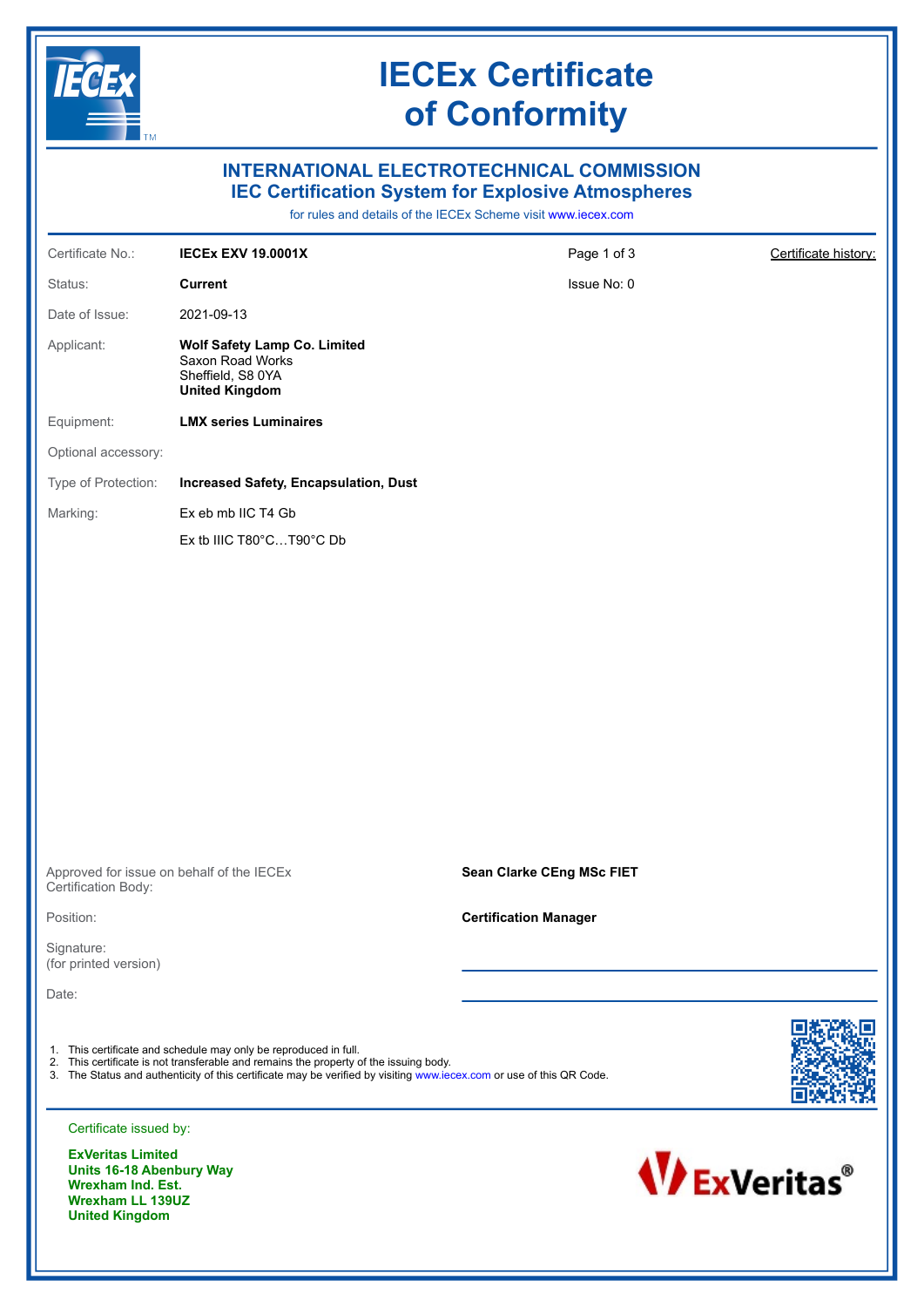

# **IECEx Certificate of Conformity**

| Certificate No.:                                                                                                                                                                                                                                                                                                                                                                                                                                                                                         | <b>IECEX EXV 19,0001X</b>                                                                             | Page 2 of 3 |  |  |  |  |  |
|----------------------------------------------------------------------------------------------------------------------------------------------------------------------------------------------------------------------------------------------------------------------------------------------------------------------------------------------------------------------------------------------------------------------------------------------------------------------------------------------------------|-------------------------------------------------------------------------------------------------------|-------------|--|--|--|--|--|
| Date of issue:                                                                                                                                                                                                                                                                                                                                                                                                                                                                                           | 2021-09-13                                                                                            | Issue No: 0 |  |  |  |  |  |
| Manufacturer:                                                                                                                                                                                                                                                                                                                                                                                                                                                                                            | <b>Wolf Safety Lamp Co. Limited</b><br>Saxon Road Works<br>Sheffield, S8 0YA<br><b>United Kingdom</b> |             |  |  |  |  |  |
| Additional<br>manufacturing<br>locations:                                                                                                                                                                                                                                                                                                                                                                                                                                                                |                                                                                                       |             |  |  |  |  |  |
| This certificate is issued as verification that a sample(s), representative of production, was assessed and tested and found to comply with the<br>IEC Standard list below and that the manufacturer's quality system, relating to the Ex products covered by this certificate, was assessed and<br>found to comply with the IECEx Quality system requirements. This certificate is granted subject to the conditions as set out in IECEx Scheme<br>Rules, IECEx 02 and Operational Documents as amended |                                                                                                       |             |  |  |  |  |  |
| <b>STANDARDS:</b><br>The equipment and any acceptable variations to it specified in the schedule of this certificate and the identified documents, was found<br>to comply with the following standards                                                                                                                                                                                                                                                                                                   |                                                                                                       |             |  |  |  |  |  |
| IEC 60079-0:2017<br>Edition: 7.0                                                                                                                                                                                                                                                                                                                                                                                                                                                                         | Explosive atmospheres - Part 0: Equipment - General requirements                                      |             |  |  |  |  |  |
| IEC 60079-18:2017<br>Edition: 4.1                                                                                                                                                                                                                                                                                                                                                                                                                                                                        | Explosive atmospheres - Part 18: Protection by encapsulation "m"                                      |             |  |  |  |  |  |
| IEC 60079-31:2013<br>Edition:2                                                                                                                                                                                                                                                                                                                                                                                                                                                                           | Explosive atmospheres - Part 31: Equipment dust ignition protection by enclosure "t"                  |             |  |  |  |  |  |
| IEC 60079-7:2017<br>Edition: 5.1                                                                                                                                                                                                                                                                                                                                                                                                                                                                         | Explosive atmospheres - Part 7: Equipment protection by increased safety "e"                          |             |  |  |  |  |  |

This Certificate **does not** indicate compliance with safety and performance requirements other than those expressly included in the Standards listed above.

### **TEST & ASSESSMENT REPORTS:**

A sample(s) of the equipment listed has successfully met the examination and test requirements as recorded in:

Test Report:

[GB/EXV/ExTR19.0001/00](https://www.iecex-certs.com/deliverables/REPORT/22487/view)

Quality Assessment Report:

[GB/BAS/QAR06.0017/10](https://www.iecex-certs.com/deliverables/REPORT/77343/view)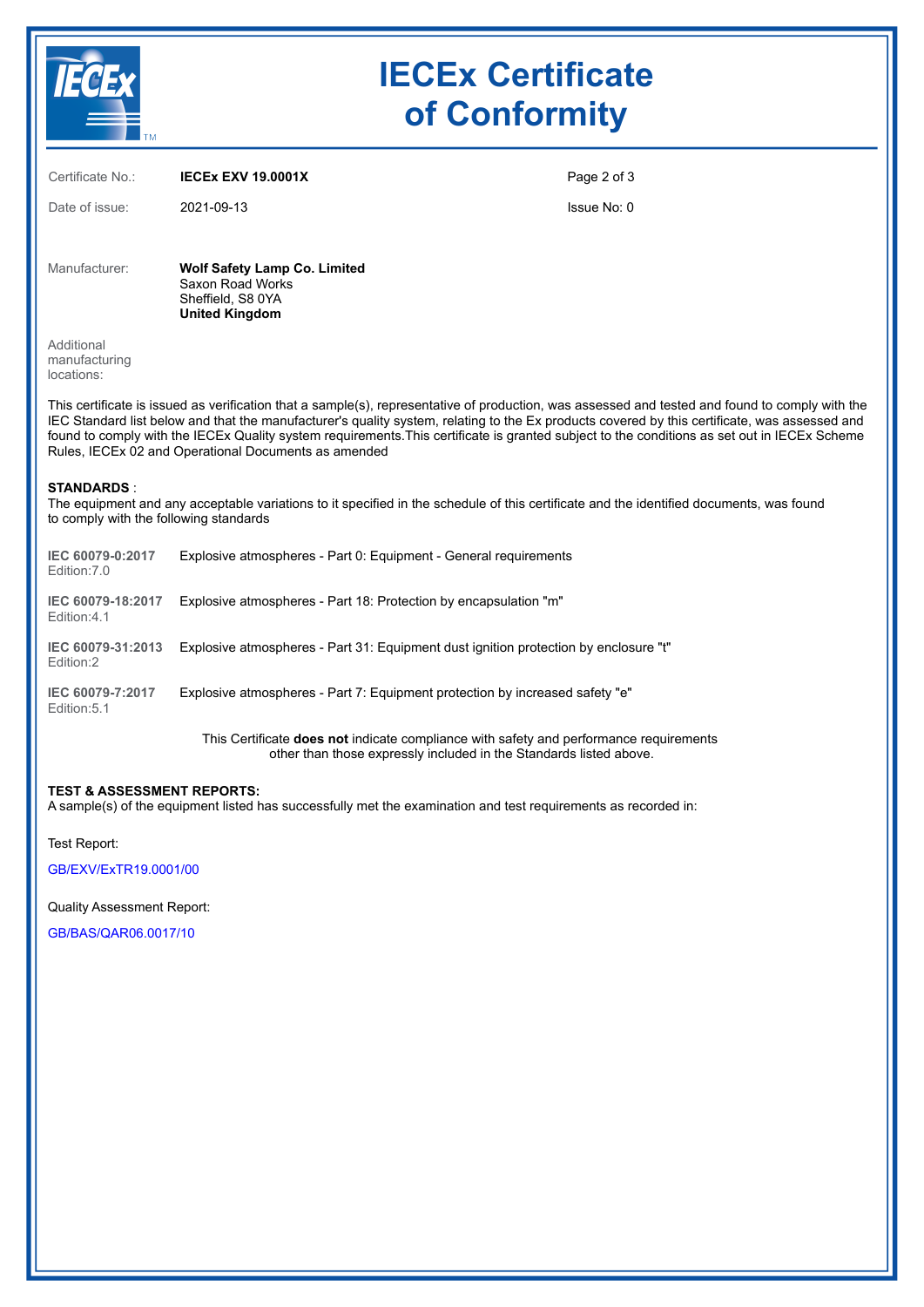

# **IECEx Certificate of Conformity**

Certificate No.: **IECEx EXV 19.0001X**

Date of issue: 2021-09-13

Page 3 of 3

Issue No: 0

### **EQUIPMENT:**

Equipment and systems covered by this Certificate are as follows:

The LMX Luminaire is an LED luminaire for gas Group IIC and dust Group IIIC dust and gas hazardous

atmospheres. The equipment comprises of a powder coated aluminium enclosure with two M20 x 1.5 threaded gland entries and wiring connection covers at both ends, with a single glass lens for the LMX2 variants and two lenses for the LMX4.

Internally, the luminaire contains LED drivers, LED modules, linear optics, and terminal blocks for user connections. Feed through terminals are provided for ease of connection and chain linking of multiple units.

The luminaires can be supplied in four distinct model types, the standard version with an ambient range of -50 $^{\circ}$ C to +50 $^{\circ}$ C, the 'high temp' versions which employ specific LED drivers to permit an ambient range of -50°C to +60°C and the 'emergency' versions, which employ an additional LED driver and a battery pack and are suitable for an ambient range of -40°C to +50°C. The combined 'emergency & 'high temp'' versions are suitable for an ambient range of -40°C to +55°C. See the Annex attached to this certifcate for all model types covered by this approval.

#### **SPECIFIC CONDITIONS OF USE: YES as shown below:**

- 1. Cable entries into the equipment shall utilise suitably certified cable glands and shall provide a minimum degree of protection of IP66 or IP67 (dependent on the installation environment).
- 2. Unused cable entry apertures shall be closed with suitably certified blanking plugs which provide a minimum degree of protection of IP66 or IP67 (dependent on the installation environment).
- 3. When used in potentially hazardous dust atmospheres, the equipment shall be installed so as to minimize the risk from electrostatic discharge. In particular, the equipment shall not be installed where there is a likelihood of there being a static generating mechanism, such as steam generation or fast moving particles over the surface of the equipment.
- 4. The equipment shall only be used with a power source having a prospective short circuit current which does not exceed 1500A.
- 5. The battery pack must not be replaced in or transported through hazardous areas (unless the area is shown to be non-hazardous).

**Annex:**

[IECEx EXV 19.0001X Annex 0.pdf](https://www.iecex-certs.com/deliverables/CERT/17825/view)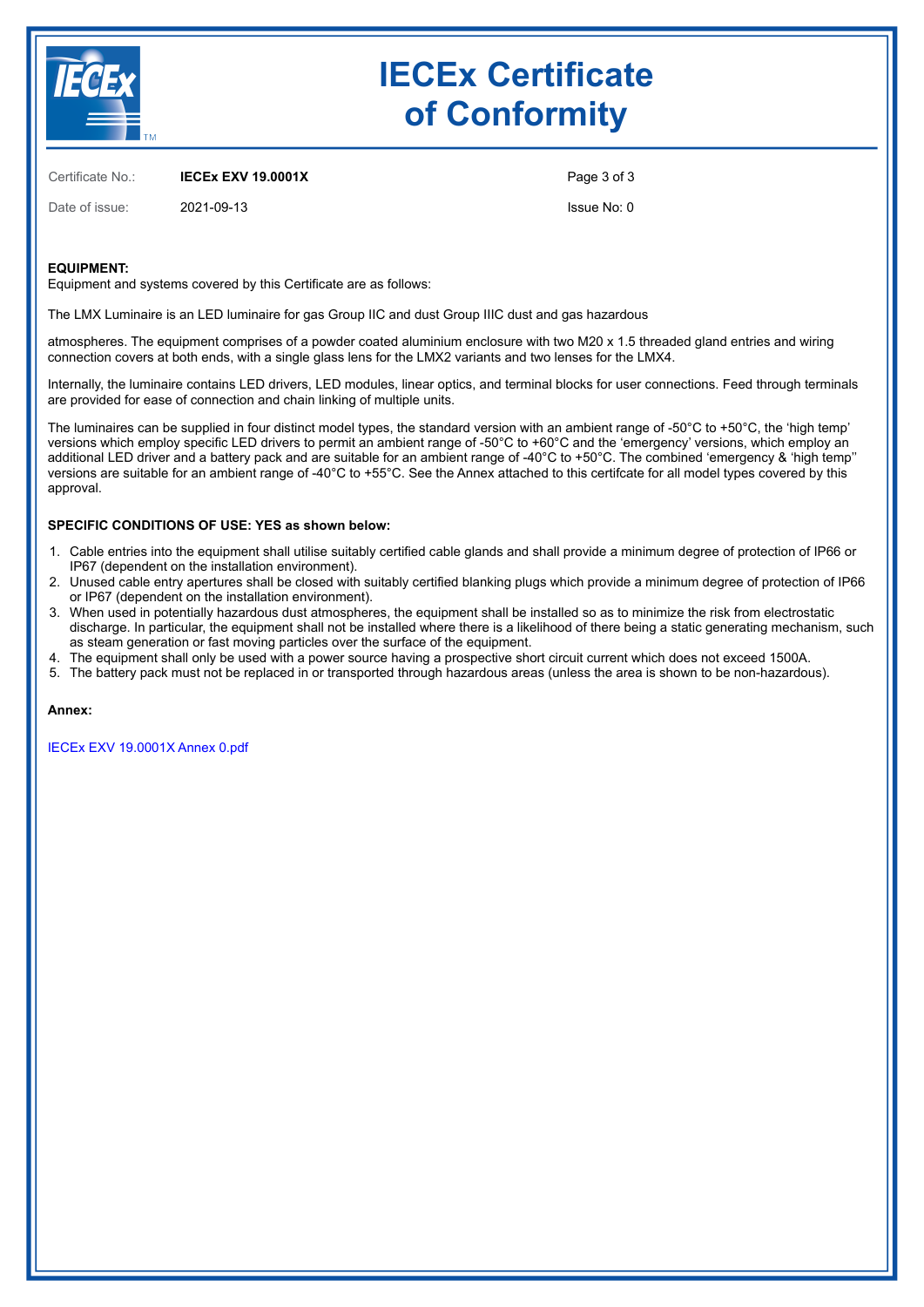# **Annex to: IECEx EXV 19.0001X Issue 0**



## **Model numbers:**

|                | LMX LINEAR OPTIC (LO) PART NUMBERS |              |         |                                             |                              |                                 |  |  |
|----------------|------------------------------------|--------------|---------|---------------------------------------------|------------------------------|---------------------------------|--|--|
| <b>Type</b>    | Voltage                            | Frequency    | Current | <b>Ambient Temperature Limits</b>           | <b>Gas Temperature Class</b> | <b>Dust Surface Temperature</b> |  |  |
| LMX2S-L-50-110 | 88 - 140 V                         | $50 - 60$ Hz | 0.35A   | -50 °C to 50 °C                             | <b>T4</b>                    | T80 °C                          |  |  |
| LMX2E-L-50-110 | $100 - 140V$                       | $50 - 60$ Hz | 0.4A    | -40 °C to 50 °C                             | T <sub>4</sub>               | T80 °C                          |  |  |
| LMX4S-L-50-110 | 88 - 140 V                         | $50 - 60$ Hz | 0.7A    | -50 °C to 50 °C                             | T <sub>4</sub>               | T80 °C                          |  |  |
| LMX4E-L-50-110 | $100 - 140V$                       | $50 - 60$ Hz | 0.75A   | -40 °C to 50 °C                             | T <sub>4</sub>               | T80 °C                          |  |  |
| LMX2S-L-50-230 | 180 - 277 V                        | $50 - 60$ Hz | 0.15A   | -50 °C to 50 °C                             | T <sub>4</sub>               | T80 °C                          |  |  |
| LMX2E-L-50-230 | 200 - 277 V                        | $50 - 60$ Hz | 0.17A   | -40 °C to 50 °C                             | T <sub>4</sub>               | T80 °C                          |  |  |
| LMX4S-L-50-230 | 180 - 277 V                        | $50 - 60$ Hz | 0.3A    | -50 °C to 50 °C                             | T <sub>4</sub>               | T80 °C                          |  |  |
| LMX4E-L-50-230 | $200 - 277V$                       | $50 - 60$ Hz | 0.32A   | -40 °C to 50 °C                             | T <sub>4</sub>               | T80 °C                          |  |  |
| LMX2S-L-60-110 | 88 - 140 V                         | $50 - 60$ Hz | 0.35A   | -50 °C to 60 °C                             | T <sub>4</sub>               | T90 °C                          |  |  |
| LMX2E-L-55-110 | $100 - 140V$                       | $50 - 60$ Hz | 0.4A    | -40 °C to 55 °C                             | T <sub>4</sub>               | T90 °C                          |  |  |
| LMX4S-L-60-110 | 88 - 140 V                         | $50 - 60$ Hz | 0.7A    | -50 °C to 60 °C                             | T <sub>4</sub>               | T90 °C                          |  |  |
| LMX4E-L-55-110 | 100 - 140 V                        | $50 - 60$ Hz | 0.75A   | -40 °C to 55 °C                             | T <sub>4</sub>               | T90 °C                          |  |  |
| LMX2S-L-60-230 | 180 - 277 V                        | $50 - 60$ Hz | 0.15A   | -50 °C to 60 °C                             | T <sub>4</sub>               | T90 °C                          |  |  |
| LMX2E-L-55-230 | 200 - 277 V                        | $50 - 60$ Hz | 0.17A   | -40 °C to 55 °C                             | T <sub>4</sub>               | T90 °C                          |  |  |
| LMX4S-L-60-230 | 180 - 277 V                        | $50 - 60$ Hz | 0.3A    | -50 °C to 60 °C                             | T <sub>4</sub>               | T90 °C                          |  |  |
| LMX4E-L-55-230 | 200 - 277 V                        | $50 - 60$ Hz | 0.32A   | -40 °C to 55 °C                             | T <sub>4</sub>               | T90 °C                          |  |  |
|                |                                    |              |         |                                             |                              |                                 |  |  |
|                |                                    |              |         | LMX FORWARD-FACING ARRAY (FFA) PART NUMBERS |                              |                                 |  |  |
| <b>Type</b>    | Voltage                            | Frequency    | Current | <b>Ambient Temperature Limits</b>           | <b>Gas Temperature Class</b> | <b>Dust Surface Temperature</b> |  |  |
|                |                                    |              |         |                                             |                              |                                 |  |  |
| LMX2S-F-50-110 | 88 - 140 V                         | $50 - 60$ Hz | 0.35A   | -50 °C to 50 °C                             | T <sub>4</sub>               | T80 °C                          |  |  |
| LMX2E-F-50-110 | $100 - 140V$                       | $50 - 60$ Hz | 0.4A    | -40 °C to 50 °C                             | T <sub>4</sub>               | T80 °C                          |  |  |
| LMX4S-F-50-110 | 88 - 140 V                         | $50 - 60$ Hz | 0.7A    | -50 °C to 50 °C                             | T <sub>4</sub>               | T80 °C                          |  |  |
| LMX4E-F-50-110 | $100 - 140V$                       | $50 - 60$ Hz | 0.75A   | -40 °C to 50 °C                             | T <sub>4</sub>               | T80 °C                          |  |  |
| LMX2S-F-50-230 | 180 - 277 V                        | $50 - 60$ Hz | 0.15A   | -50 °C to 50 °C                             | T <sub>4</sub>               | T80 °C                          |  |  |
| LMX2E-F-50-230 | 200 - 277 V                        | $50 - 60$ Hz | 0.17A   | -40 °C to 50 °C                             | T <sub>4</sub>               | T80 °C                          |  |  |
| LMX4S-F-50-230 | 180 - 277 V                        | $50 - 60$ Hz | 0.3A    | -50 °C to 50 °C                             | T <sub>4</sub>               | T80 °C                          |  |  |
| LMX4E-F-50-230 | 200 - 277 V                        | $50 - 60$ Hz | 0.32A   | -40 °C to 50 °C                             | T <sub>4</sub>               | T80 °C                          |  |  |
| LMX2S-F-60-110 | 88 - 140 V                         | $50 - 60$ Hz | 0.35A   | -50 °C to 60 °C                             | T <sub>4</sub>               | T90 °C                          |  |  |
| LMX2E-F-55-110 | $100 - 140V$                       | $50 - 60$ Hz | 0.4A    | -40 °C to 55 °C                             | T <sub>4</sub>               | T90 °C                          |  |  |
| LMX4S-F-60-110 | 88 - 140 V                         | $50 - 60$ Hz | 0.7A    | -50 °C to 60 °C                             | T <sub>4</sub>               | T90 °C                          |  |  |
| LMX4E-F-55-110 | 100 - 140 V                        | $50 - 60$ Hz | 0.75A   | -40 °C to 55 °C                             | T <sub>4</sub>               | T90 °C                          |  |  |
| LMX2S-F-60-230 | 180 - 277 V                        | $50 - 60$ Hz | 0.15A   | -50 °C to 60 °C                             | T <sub>4</sub>               | T90 °C                          |  |  |
| LMX2E-F-55-230 | 200 - 277 V                        | $50 - 60$ Hz | 0.17A   | -40 °C to 55 °C                             | T <sub>4</sub>               | T90 °C                          |  |  |
| LMX4S-F-60-230 | 180 - 277 V                        | $50 - 60$ Hz | 0.3A    | -50 °C to 60 °C                             | T <sub>4</sub>               | T90 °C                          |  |  |

The product part numbers convention is as shown below: